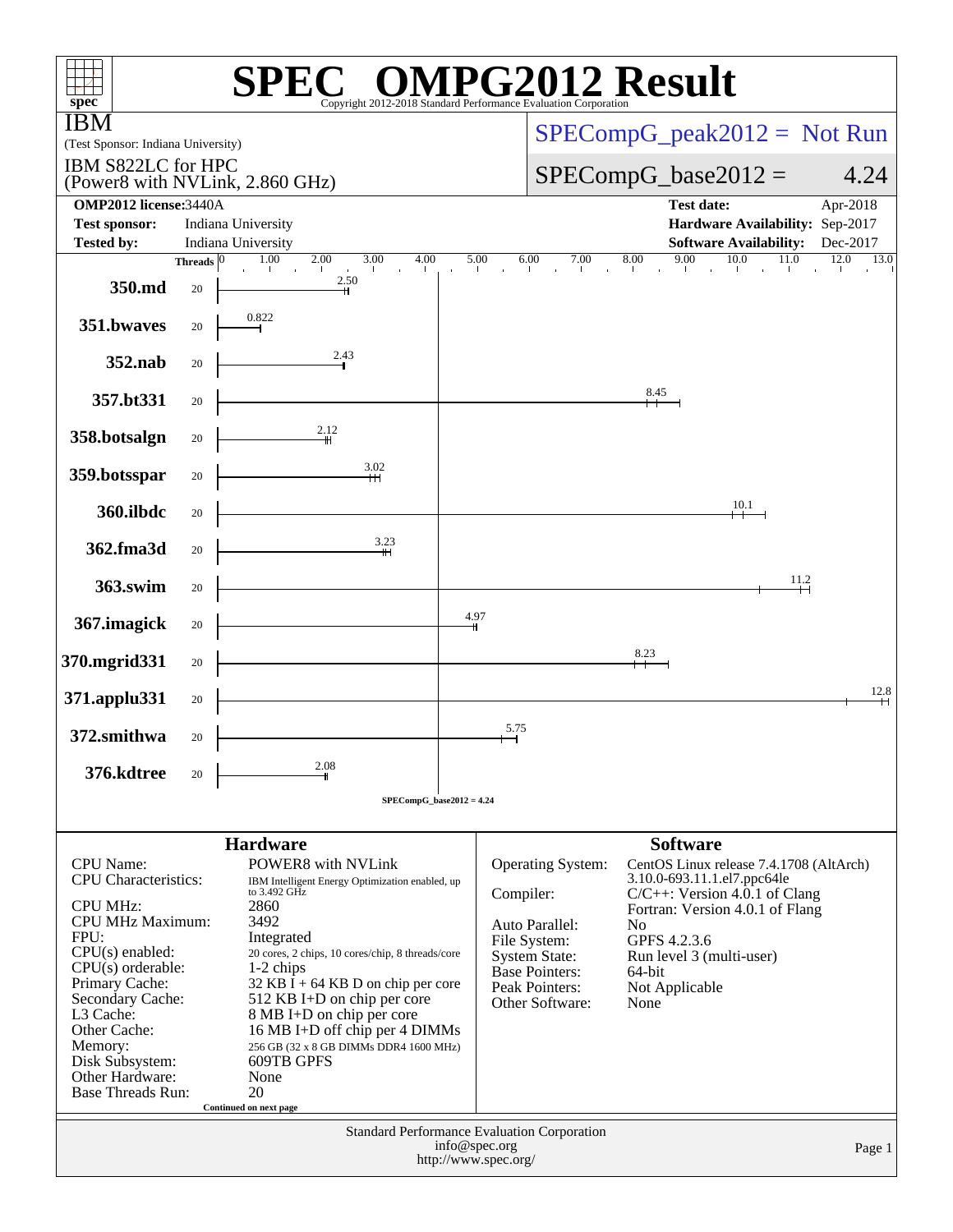| <b>SPEC OMPG2012 Result</b><br>$spec^*$<br>Copyright 2012-2018 Standard Performance Evaluation Corporation |                               |          |
|------------------------------------------------------------------------------------------------------------|-------------------------------|----------|
| <b>IBM</b><br>(Test Sponsor: Indiana University)                                                           | $SPECompG_peak2012 = Not Run$ |          |
| IBM S822LC for HPC<br>(Power8 with NVLink, 2.860 GHz)                                                      | $SPECompG_base2012 =$         | 4.24     |
| <b>OMP2012 license: 3440A</b>                                                                              | <b>Test date:</b>             | Apr-2018 |

[Minimum Peak Threads:](http://www.spec.org/auto/omp2012/Docs/result-fields.html#MinimumPeakThreads) --

[Maximum Peak Threads:](http://www.spec.org/auto/omp2012/Docs/result-fields.html#MaximumPeakThreads)

**[Test sponsor:](http://www.spec.org/auto/omp2012/Docs/result-fields.html#Testsponsor)** Indiana University **[Hardware Availability:](http://www.spec.org/auto/omp2012/Docs/result-fields.html#HardwareAvailability)** Sep-2017 **[Tested by:](http://www.spec.org/auto/omp2012/Docs/result-fields.html#Testedby)** Indiana University **[Software Availability:](http://www.spec.org/auto/omp2012/Docs/result-fields.html#SoftwareAvailability)** Dec-2017

| <b>Results Table</b>                                                                                     |             |                 |       |                |       |                |       |             |                        |              |                |              |                |              |
|----------------------------------------------------------------------------------------------------------|-------------|-----------------|-------|----------------|-------|----------------|-------|-------------|------------------------|--------------|----------------|--------------|----------------|--------------|
|                                                                                                          | <b>Base</b> |                 |       |                |       |                |       | <b>Peak</b> |                        |              |                |              |                |              |
| <b>Benchmark</b>                                                                                         |             | Threads Seconds | Ratio | <b>Seconds</b> | Ratio | <b>Seconds</b> | Ratio |             | <b>Threads Seconds</b> | <b>Ratio</b> | <b>Seconds</b> | <b>Ratio</b> | <b>Seconds</b> | <b>Ratio</b> |
| 350.md                                                                                                   | 20          | 1891            | 2.45  | 1851           | 2.50  | 1832           | 2.53  |             |                        |              |                |              |                |              |
| 351.bwayes                                                                                               | 20          | 5535            | 0.818 | 5511           | 0.822 | 5491           | 0.825 |             |                        |              |                |              |                |              |
| 352.nab                                                                                                  | 20          | 1616            | 2.41  | 1604           | 2.43  | 1593           | 2.44  |             |                        |              |                |              |                |              |
| 357.bt331                                                                                                | 20          | 573             | 8.27  | 533            | 8.89  | 561            | 8.45  |             |                        |              |                |              |                |              |
| 358.botsalgn                                                                                             | 20          | 2085            | 2.09  | 2008           | 2.17  | 2055           | 2.12  |             |                        |              |                |              |                |              |
| 359.botsspar                                                                                             | 20          | 1679            | 3.13  | 1789           | 2.93  | 1736           | 3.02  |             |                        |              |                |              |                |              |
| 360.ilbdc                                                                                                | 20          | 360             | 9.90  | 338            | 10.5  | 352            | 10.1  |             |                        |              |                |              |                |              |
| 362.fma3d                                                                                                | 20          | 1191            | 3.19  | 1139           | 3.34  | 1178           | 3.23  |             |                        |              |                |              |                |              |
| $363$ .swim                                                                                              | 20          | 434             | 10.4  | 398            | 11.4  | 403            | 11.2  |             |                        |              |                |              |                |              |
| 367.imagick                                                                                              | 20          | 1416            | 4.97  | 1409           | 4.99  | 1428           | 4.92  |             |                        |              |                |              |                |              |
| 370.mgrid331                                                                                             | 20          | 550             | 8.03  | 537            | 8.23  | 510            | 8.67  |             |                        |              |                |              |                |              |
| 371.applu331                                                                                             | 20          | 500             | 12.1  | 474            | 12.8  | 469            | 12.9  |             |                        |              |                |              |                |              |
| 372.smithwa                                                                                              | 20          | 981             | 5.46  | 932            | 5.75  | 930            | 5.76  |             |                        |              |                |              |                |              |
| 376.kdtree                                                                                               | 20          | 2190            | 2.05  | 2135           | 2.11  | 2167           | 2.08  |             |                        |              |                |              |                |              |
| Results appear in the order in which they were run. Bold underlined text indicates a median measurement. |             |                 |       |                |       |                |       |             |                        |              |                |              |                |              |
| <b>Platform Notes</b>                                                                                    |             |                 |       |                |       |                |       |             |                        |              |                |              |                |              |

 Sysinfo program /gpfs/homeb/padc/padc021/spec/omp2012-1.1-run/Docs/sysinfo Revision 563 of 2016-06-10 (097295389cf6073d8c3b03fa376740a5) running on juronc13.juron.dns.zone Wed Apr 25 02:00:57 2018

 This section contains SUT (System Under Test) info as seen by some common utilities. To remove or add to this section, see: <http://www.spec.org/omp2012/Docs/config.html#sysinfo>

 From /proc/cpuinfo clock : 4023.000000MHz machine : PowerNV 8335-GTB model : 8335-GTB platform : PowerNV revision : 1.0 (pvr 004c 0100) cpu : POWER8NVL (raw), altivec supported \* \* 0 "physical id" tags found. Perhaps this is an older system, \* or a virtualized system. Not attempting to guess how to \* count chips/cores for this system. \* 160 "processors" cores, siblings (Caution: counting these is hw and system dependent. The Continued on next page

Standard Performance Evaluation Corporation [info@spec.org](mailto:info@spec.org) <http://www.spec.org/>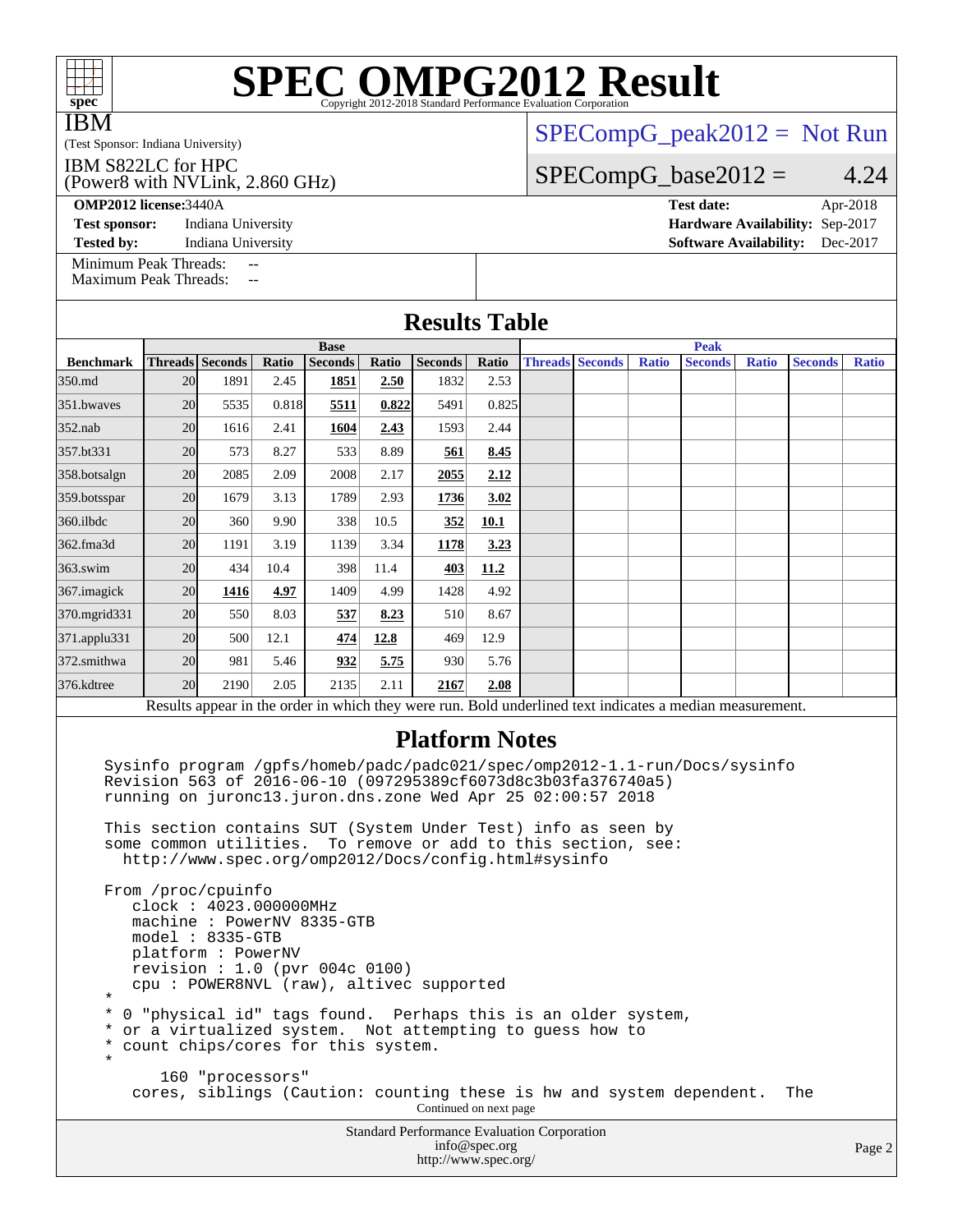

IBM

# **[SPEC OMPG2012 Result](http://www.spec.org/auto/omp2012/Docs/result-fields.html#SPECOMPG2012Result)**

(Test Sponsor: Indiana University)

 $SPECompG_peak2012 = Not Run$  $SPECompG_peak2012 = Not Run$ 

(Power8 with NVLink, 2.860 GHz) IBM S822LC for HPC

 $SPECompG_base2012 = 4.24$  $SPECompG_base2012 = 4.24$ 

**[Test sponsor:](http://www.spec.org/auto/omp2012/Docs/result-fields.html#Testsponsor)** Indiana University **[Hardware Availability:](http://www.spec.org/auto/omp2012/Docs/result-fields.html#HardwareAvailability)** Sep-2017 **[Tested by:](http://www.spec.org/auto/omp2012/Docs/result-fields.html#Testedby)** Indiana University **[Software Availability:](http://www.spec.org/auto/omp2012/Docs/result-fields.html#SoftwareAvailability)** Dec-2017

**[OMP2012 license:](http://www.spec.org/auto/omp2012/Docs/result-fields.html#OMP2012license)**3440A **[Test date:](http://www.spec.org/auto/omp2012/Docs/result-fields.html#Testdate)** Apr-2018

#### **[Platform Notes \(Continued\)](http://www.spec.org/auto/omp2012/Docs/result-fields.html#PlatformNotes)**

 following excerpts from /proc/cpuinfo might not be reliable. Use with caution.)

From /proc/meminfo<br>MemTotal: 267801664 kB HugePages\_Total: 0 Hugepagesize: 16384 kB

 From /etc/\*release\* /etc/\*version\* centos-release: CentOS Linux release 7.4.1708 (AltArch) centos-release-upstream: Derived from Red Hat Enterprise Linux 7.4 (Source) os-release: NAME="CentOS Linux" VERSION="7 (AltArch)" ID="centos" ID\_LIKE="rhel fedora" VERSION\_ID="7" PRETTY\_NAME="CentOS Linux 7 (AltArch)" ANSI\_COLOR="0;31" CPE\_NAME="cpe:/o:centos:centos:7" redhat-release: CentOS Linux release 7.4.1708 (AltArch) system-release: CentOS Linux release 7.4.1708 (AltArch) system-release-cpe: cpe:/o:centos:centos:7 uname -a: Linux juronc13.juron.dns.zone 3.10.0-693.11.1.el7.ppc64le #1 SMP Mon Dec 4 15:48:14 GMT 2017 ppc64le ppc64le ppc64le GNU/Linux run-level 3 Apr 10 19:42 SPEC is set to: /gpfs/homeb/padc/padc021/spec/omp2012-1.1-run

Type Size Used Avail Use% Mounted on homeb gpfs 609T 500T 109T 83% /gpfs/homeb

(End of data from sysinfo program)

#### **[General Notes](http://www.spec.org/auto/omp2012/Docs/result-fields.html#GeneralNotes)**

Environment Variables: OMP\_STACKSIZE=1G ulimit -s unlimited

## **[Base Compiler Invocation](http://www.spec.org/auto/omp2012/Docs/result-fields.html#BaseCompilerInvocation)**

[C benchmarks](http://www.spec.org/auto/omp2012/Docs/result-fields.html#Cbenchmarks): [clang](http://www.spec.org/omp2012/results/res2018q2/omp2012-20180605-00146.flags.html#user_CCbase_clang_2c5517db7bc397f9b14ae357a7ce54ff)

Continued on next page

Standard Performance Evaluation Corporation [info@spec.org](mailto:info@spec.org) <http://www.spec.org/>

Page 3